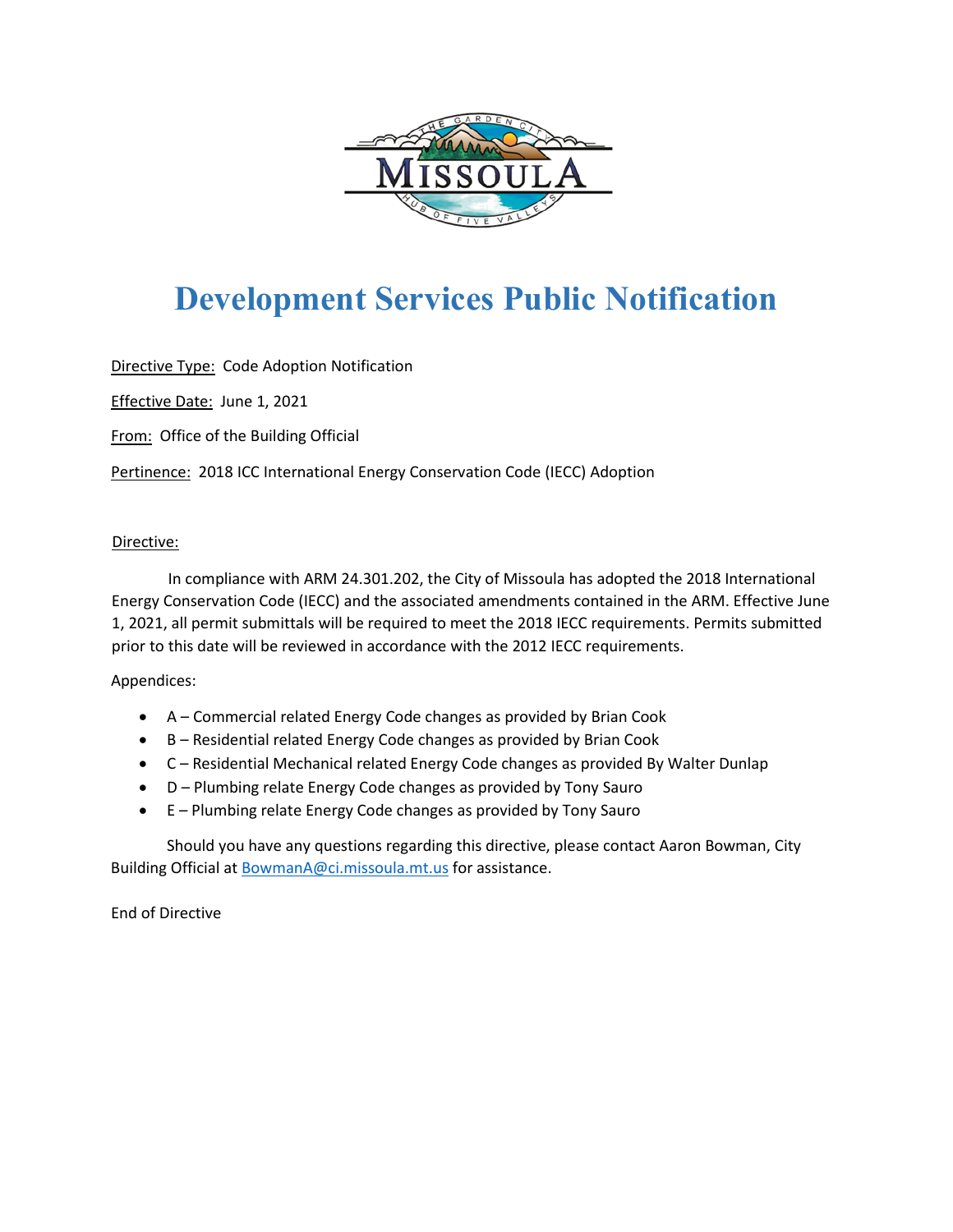# **Appendix A**

### 2018 International Energy Conservation Code (IECC) – Commercial Summary of Significant Changes

### Building Envelope

- Heated slabs require R-5 full slab insulation in addition to perimeter insulation. Perimeter insulation requirements remain unchanged from 2012. **TABLE C402.1.3**
- An exception has been added to vestibules requirements. Doors with air curtains meeting specific requirements may now be excepted. **C402.5.7**
- Loading dock weather seal requirements have been clarified to note that direct contact with vehicles is required. **C402.5.6**
- Requirements have been added for the thermal isolation of rooms or spaces that contain fuel burning appliances where combustion air is supplied through openings in an exterior wall. **C402.5.3**
- An exception to the required insulation of radiant heating systems has been added for heated slabs that are insulated to code. **C402.2.6**
- Requirements have been added to address enclosing airspaces when used as part of the envelope design. **C402.2.7**
- Previous section "Floors over outdoor air or unconditioned spaces" has been renamed "Floors" in C402.2.3. Exceptions have been added for the configuration of insulation in these areas. **C402.2.3**

### Mechanical

- Minimum efficiency tables have been updated to reflect increased requirements for most equipment. **Tables C403.3.2 (1-9)**
- HVAC Systems serving areas over 25,000 sqft in area or than span more than one floor and are designed to operate or be occupied non-simultaneously are required to be divided into isolation zones. Exceptions are noted. **C403.2.1**
- A section has been added regarding minimum turndown ratio for boilers. **C403.3.4**
- Heating and cooling system controls have been relocated and consolidated. **C403.4**
- Economizer language has been expanded on what systems require them. Simple and Complex systems are consolidated to this section New requirements are added for air and water-side economizers. Tables for water chilled and DX economizers have been expanded. **C403.5**
- Economizers need mandatory fault detection and diagnostics. **C403.5.5**
- New mandatory requirements for demand control ventilation, enclosed parking garage ventilation controls, ventilation air heating control, and energy recovery ventilation systems. **C403.7**
- New requirements for multizone VAV systems and controls. **C403.6**
- Kitchen exhaust systems have new requirements for supply and replacement air **C403.7.5**
- Group R-1 buildings with more than 50 guestrooms have new control requirements. **C403.7.6**
- Added a new requirement for fans to have a fan efficiency grade (FEG) of not less than 67. **C403.8.3**
- Added a section for fractional fan motors. Code now requires motors from 1/12 horsepower (hp) to under 1 hp to be EC motors or have a minimum efficiency of 70%. **C403.8.4**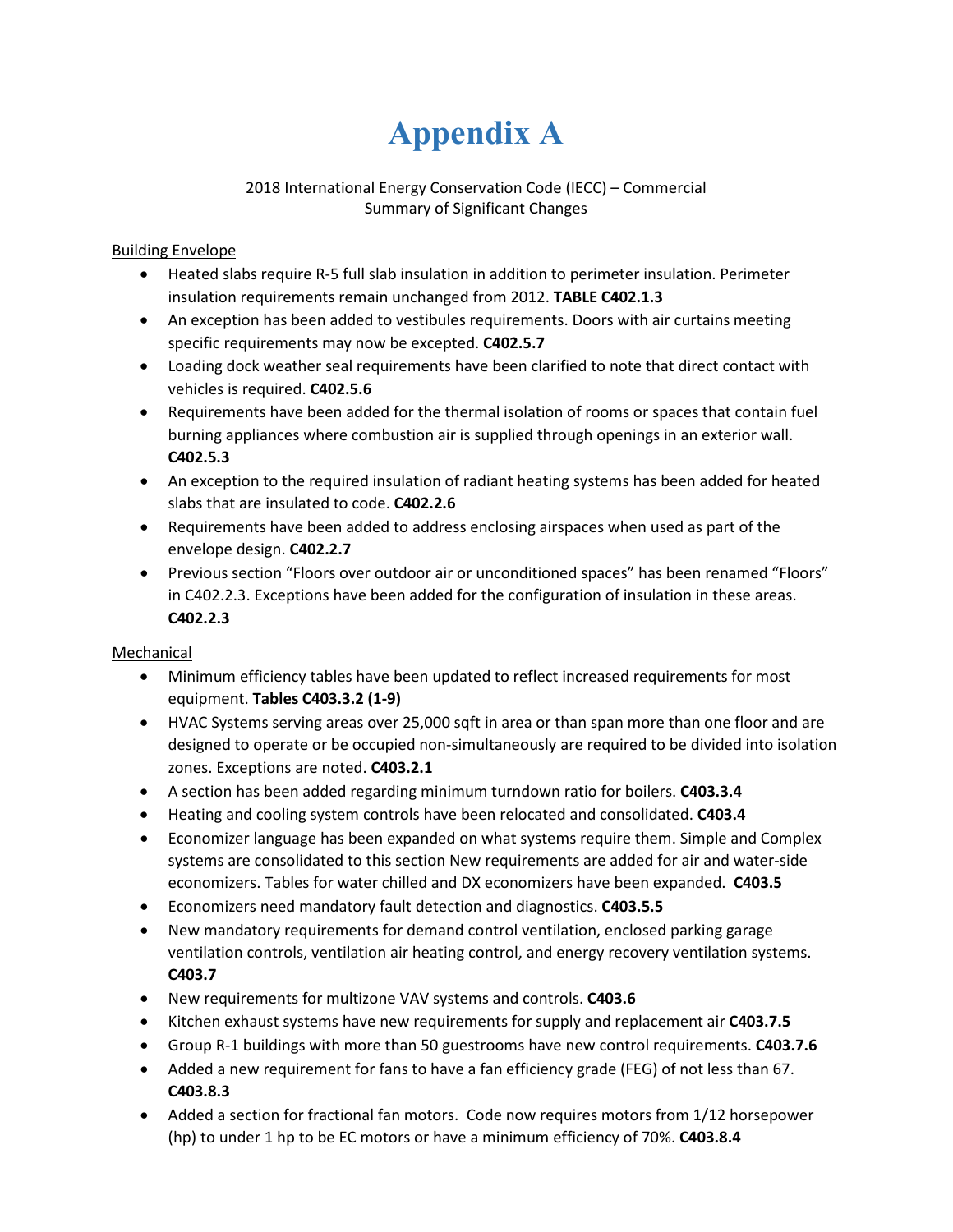• Added control requirements for walk-in coolers and freezers, and refrigerated warehouse coolers and freezers. The requirements are for cover doors, insulation, evaporator fan motor, lighting, anti-sweat heater, condenser fan motor, and their controls. **C403.10**

#### Electrical

- Lighting controls has been expanded and adds Luminaire level lighting controls (LLLC) option for compliance with lighting controls requirements. **C405.2 – 405.2.6**
- Extends occupancy sensor control requirements to copy rooms, lounges, locker rooms, open plan office areas, and warehouses. Reduced time-to-off from 30 to 20 minutes. **C405.2.1**
- Daylight-responsive controls and settings have been expanded. Hotel and motel sleeping units and guest suites, the requirement changed from manual control to automatically switching off all installed luminaires and switched receptacles within 20 minutes after all occupants leave the room. **C405.2.3 and C405.2.3.1**
- Exterior lighting controls require exterior façade and landscape lighting to be automatically turned off as a function of dawn/dusk and a set business opening and closing time. Power reduction and time constraints are noted. **C405.2.6**
- Added additional equipment that is excluded when calculating total connected lighting power. **C405.3.1.** Exterior total connected power has similar expansions per **C405.4.1.**
- **Table C405.3.2(1)** Building Area Method and **Table C405.3.2(2)** Space-by-Space Method have been updated.
- **Table C405.3.2(2)** reflects decreased interior lighting power allowances.
- **Table C405.4.2(2)** reflects decreased exterior lighting power allowances.
- Electric motors have minimum efficiency requirements. **C405.7**
- Escalators, moving walks, and elevators have new requirements. **C405.8**

### Total Building Performance and Efficiency Packages

- Clarification of sections which require compliance. **C406.1**
- Requirement/clarification that reduction in energy cost of the proposed design associated with on-site renewable energy shall not be more than 5% of the total energy cost when using the performance-based compliance method. **C407.3**
- On-site renewable energy reduction must be documented and provided to AHJ. **C407.4.2**
- Introduces option to use an exceptional calculation method whenever the simulation program does not model a design, material, or device of the proposed design.**C407.6.3**

#### Commissioning

- Occupant sensor controls, time-switch controls, and daylight responsive controls require functional testing. **C408.3**
- Added two items to be identified in the preliminary commissioning report results of functional performances tests and test procedures. **C408.2.4**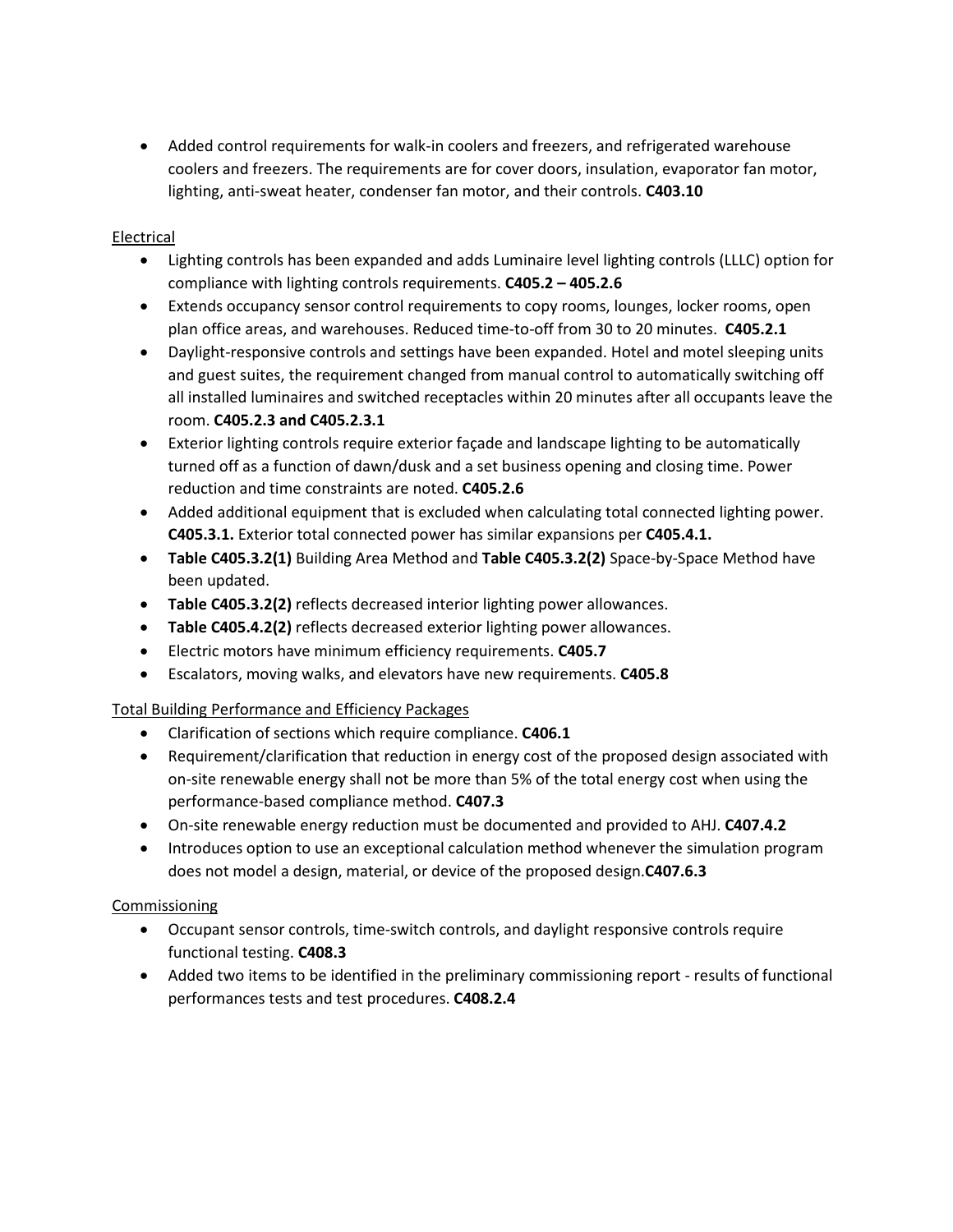# **Appendix B**

2018 International Energy Conservation Code (IECC) – Residential Summary of Significant Changes and Review

#### Building Envelope

- Walls, crawl and basement walls, floors, and ceiling insulation requirements remain unchanged.
- Air change rate is still 4 ACH per hour.
- Doors and window minimum U-factor is now 0.30. **Table R402.1.2**
- The air sealing table has been updated to split up air barrier and insulation requirements. 3 items added - recessed lighting, shower/tubs on exterior walls, and HVAC register boots though the thermal envelope. **Table R402.4.1.1**
- Crawl access doors and hatches do not need to be insulated to match surrounding assemblies, but must meet 0.30 minimum U-factor. (Vertical doors only) **R402.2.4**
- 90% of lighting must have high efficiency bulbs (LED or CFL). **R404.1**
- An alternative compliance path has been added in **Section R406 –** Energy Rating Index (ERI)**.** See [Spring 2018: Proposed Energy Codes](http://deq.mt.gov/Portals/112/Energy/Documents/Energy_Code_Newsletter_043018.pdf) #12 for more information.
- Chapter 5 has been added to address existing buildings.

#### Mechanical

- Building framing cavities may be used for return ducts if there is no atmospherically vented furnace, boiler, or water heater located in the house outside of a sealed and insulated room that is isolated from inside the thermal envelope and if the duct system has been tested as having a maximum total leakage not greater than 4 cfm/SF. The room walls, floor, and ceilings shall be insulated in accordance with the basement wall requirements of **Table R402.1.2.**
- Where ducts provide combustion air to open combustion fuel burning appliances, the appliance and combustion air opening shall be located outside the building thermal envelope or enclosed in a room, isolated from inside the thermal envelope at the insulation level for basement walls and sealed with the door gasketed. **R402.4.4**
- Language added to clarify how ducts buried in attic insulation should be insulated **403.3.6.1**
- Ducts buried in insulation may be considered to be in conditioned space when using the ERI compliance path provided certain requirements are met. **R403.3.7**
- HRV and ERV units have minimum fan efficiency values added to **Table R403.6.1.**
- An exception was added for duct leakage testing on HRV and ERV units not connected to heating and cooling systems. **R403.3.3**
- The duct leakage to the outside Montana amendment has been removed. Duct testing requirements and criteria are per **R403.3.3 and R403.3.4.**

#### Electrical

• 90% of lighting must have high efficiency bulbs (LED or CFL). **R404.1**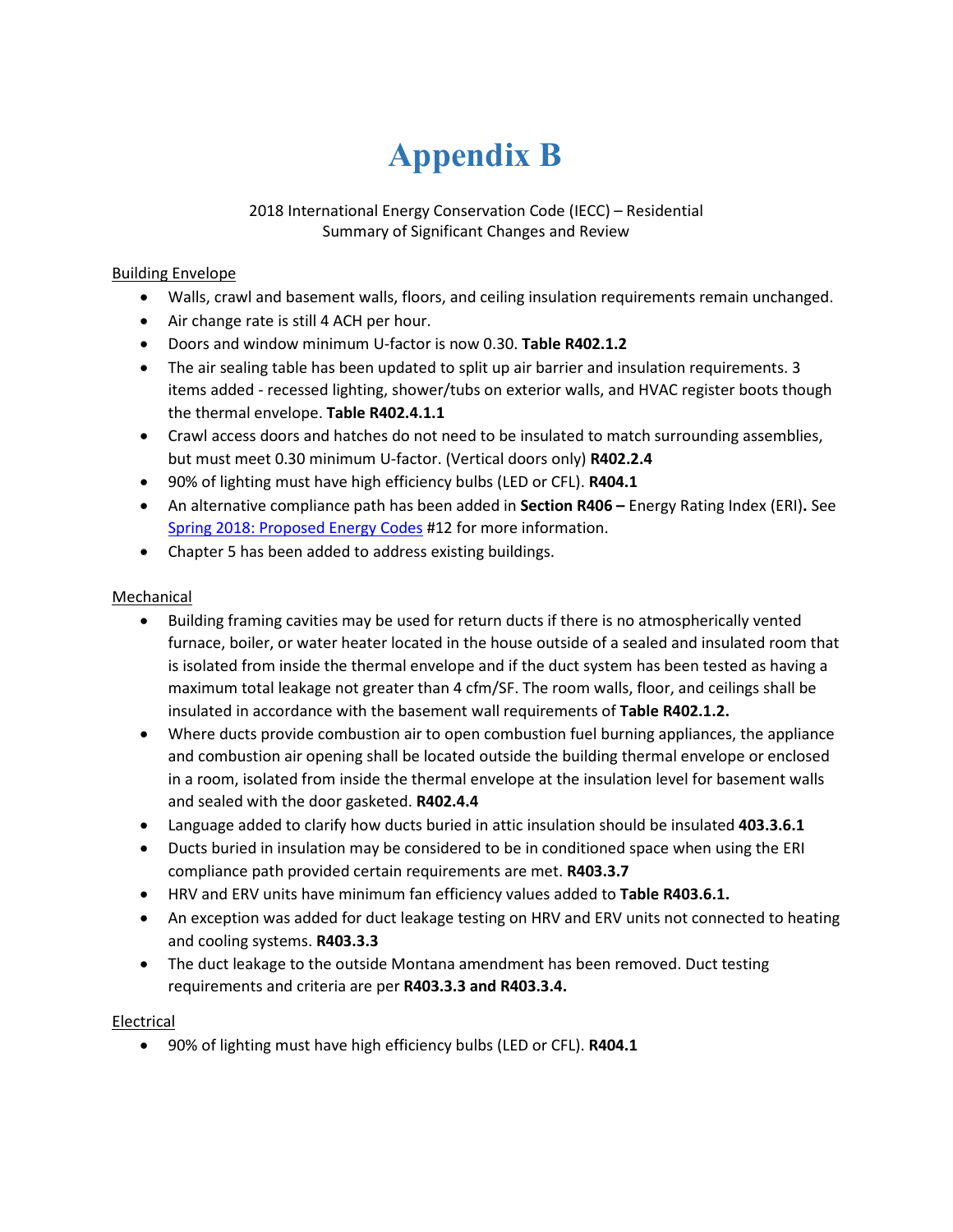## **Appendix C**

### 2018 IECC Significant Changes - Mechanical RESIDENTIAL PROVISIONS

**R403.3 Ducts.** Ducts and air handlers shall be installed in accordance with Sections R403.3.1 through R403.3.7.

**R403.3.5**, Building Cavities, is deleted in its entirety and replaced with:

"Building framing cavities shall not be used as supply ducts."

Exception: Building framing cavities may be used for return ducts if there is no atmospherically vented furnace, boiler, or water heater located in the house outside of a sealed and insulated room that is isolated from inside the thermal envelope and if the duct system has been tested as having a maximum total leakage not greater than 4 cfm/SF. The room walls, floor, and ceilings shall be insulated in accordance with the basement wall requirements of Table R402.1.2. Climate zone 6 (R-15/19)

**R403.3.6 Ducts buried within ceiling insulation.** Where supply and return air ducts are partially or completely buried in ceiling insulation, such ducts shall comply with all of the following:

1. The supply and return ducts shall have an insulation *R*-value not less than R-8.

2. At all points along each duct, the sum of the ceiling insulation *R*-value against and above the top of the duct, and against and below the bottom of the duct, shall be not less than R-19, excluding the *R*value of the duct insulation.

**Exception:** Sections of the supply duct that are less than 3 feet (914 mm) from the supply outlet shall not be required to comply with these requirements.

## **R403.3.6.1 Effective** *R***-value of deeply buried ducts.**

Where using a simulated energy performance analysis, sections of ducts that are: installed in accordance with Section R403.3.6; located directly on, or within 5.5 inches (140 mm) of the ceiling; surrounded with blown-in attic insulation having an *R*-value of R-30 or greater and located such that the top of the duct is not less than 3.5 inches (89 mm) below the top of the insulation, shall be considered as having an effective duct insulation *R*-value of R-25.

## **R403.3.7 Ducts located in conditioned space.**

For ducts to be considered as inside a conditioned space, such ducts shall comply with either of the following:

1. The duct system shall be located completely within the continuous air barrier and within the building thermal envelope.

2. The ducts shall be buried within ceiling insulation in accordance with Section R403.3.6 and all of the following conditions shall exist:

2.1. The air handler is located completely within the *continuous air barrier* and within the building thermal envelope.

2.2. The duct leakage, as measured either by a rough-in test of the ducts or a post-construction total system leakage test to outside the building thermal envelope in accordance with Section R403.3.4, is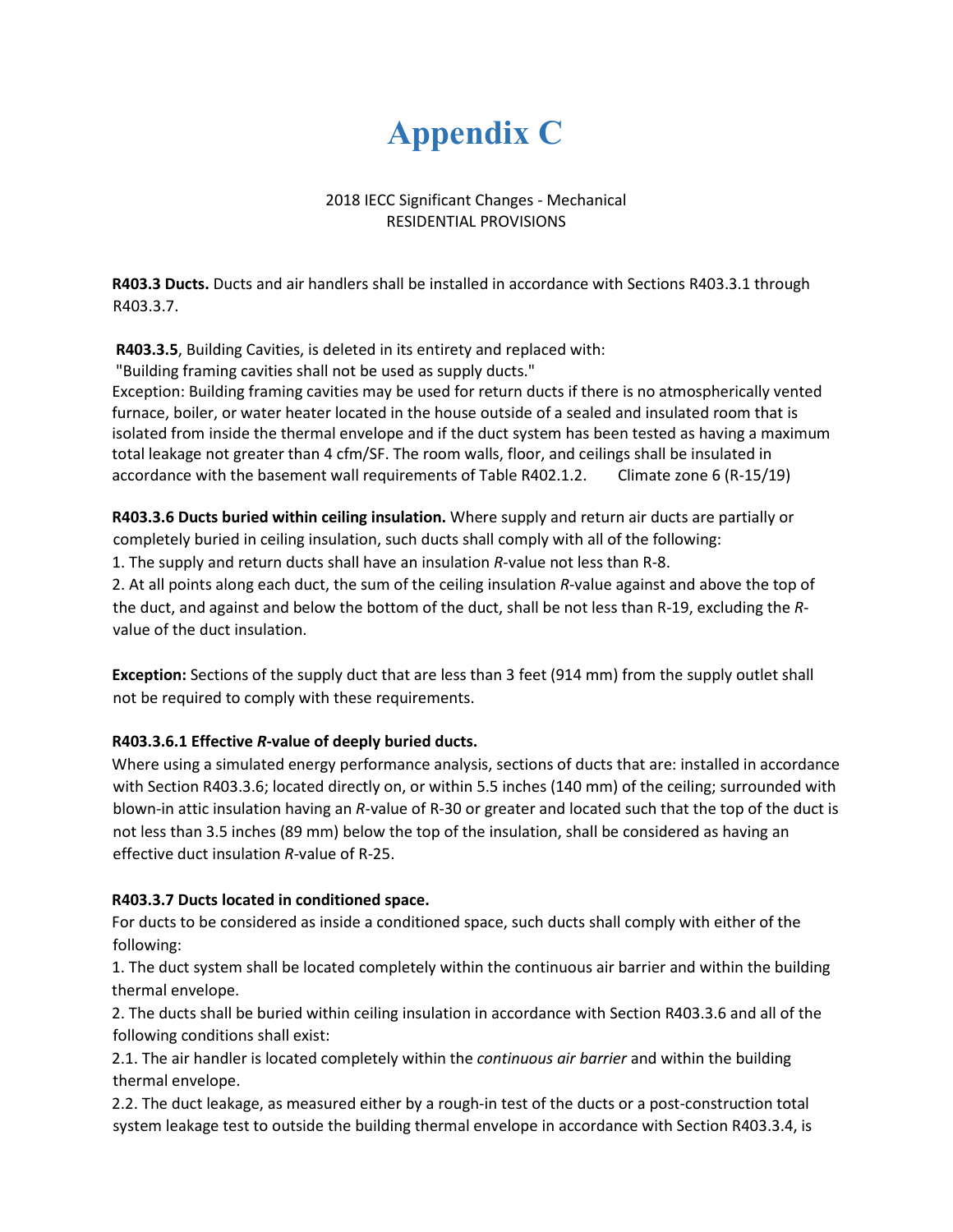less than or equal to 1.5 cubic feet per minute (42.5 L/min) per 100 square feet (9.29 m2) of conditioned floor area served by the duct system.

2.3. The ceiling insulation *R*-value installed against and above the insulated duct is greater than or equal to the proposed ceiling insulation *R*-value, less the *R*-value of the insulation on the duct.

#### **R403.6.1 Whole-house mechanical ventilation system fan efficacy.**

Fans used to provide whole-house mechanical ventilation shall meet the efficacy requirements of Table R403.6.1.

**Exception:** Where an air handler that is integral to tested and *listed* HVAC equipment is used to provide whole-house mechanical ventilation, the air handler shall be powered by an electronically commutated motor.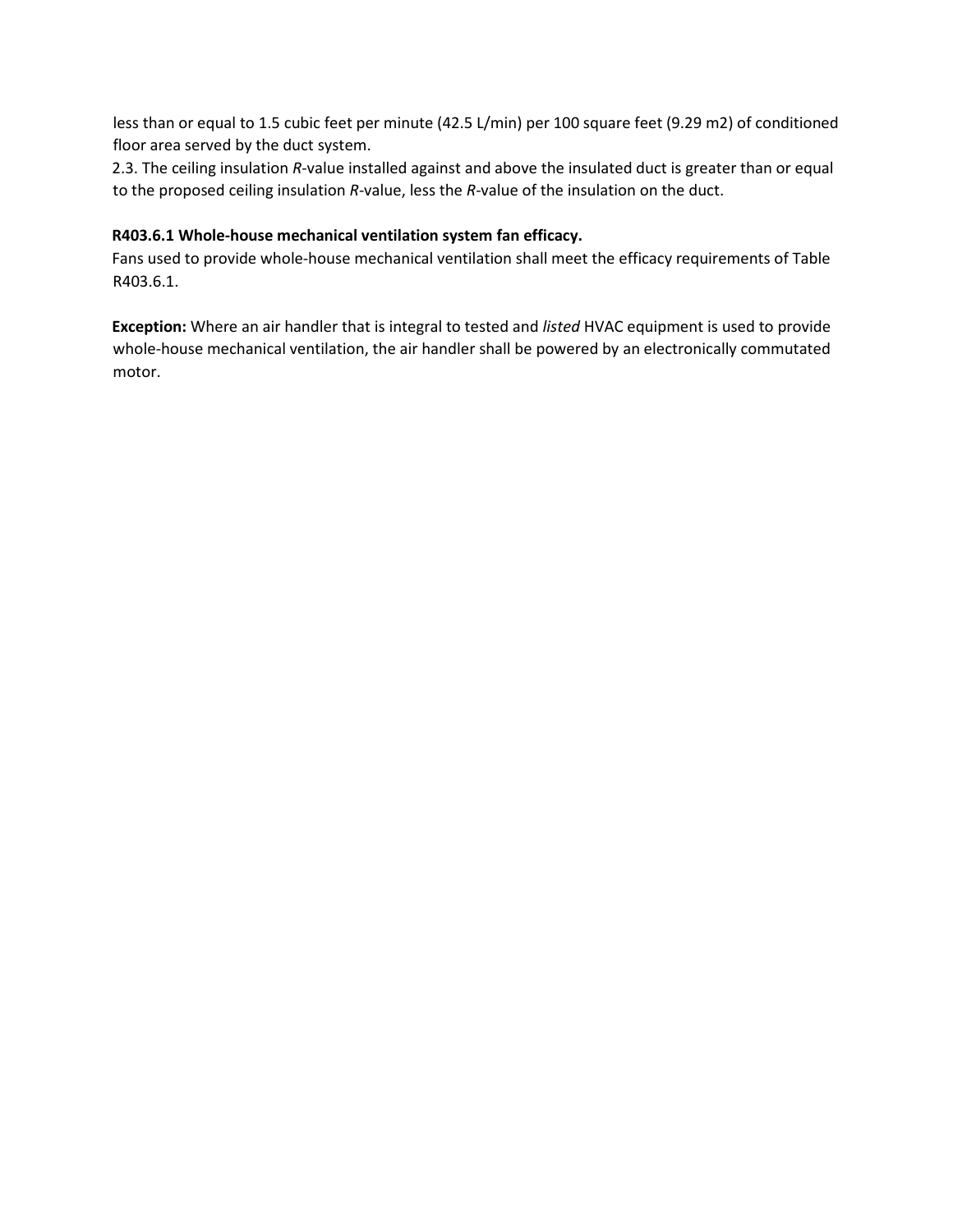## **Appendix D**

## 2018 IECC Significant Changes – Plumbing Residential Provisions

**R403.5.1.1 Circulation systems.** Heated water circulation systems shall be provided with a circulation pump. The system return pipe shall be a dedicated return pipe or a cold water supply pipe. Gravity and thermosyphon circulation systems shall be prohibited. Controls for circulating hot water system pumps shall start the pump based on the identification of a demand for hot water within the occupancy. The controls shall automatically turn off the pump when the water in the circulation loop is at the desired temperature and when there is no demand for hot water.

**R403.5.2 Demand recirculation water systems.** *Demand recirculation water systems* shall have controls that comply with both of the following:

1. The controls shall start the pump upon receiving a signal from the action of a user of a fixture or appliance, sensing the presence of a user of a fixture or sensing the flow of hot or tempered water to a fixture fitting or appliance.

2. The controls shall limit the temperature of the water entering the cold water piping to not greater than 104ºF (40ºC).

**R403.5.3 Hot water pipe insulation (Prescriptive).** Insulation for hot water piping with a thermal resistance, *R*value, of not less than R-3 shall be applied to the following:

- 1. Piping 3/4 inch (19.1 mm) and larger in nominal diameter.
- 2. Piping serving more than one dwelling unit.
- 3. Piping located outside the *conditioned space*.
- 4. Piping from the water heater to a distribution manifold.
- 5. Piping located under a floor slab.
- 6. Buried piping.
- 7. Supply and return piping in recirculation systems other than demand recirculation systems.

Author note: Pay attention to 1 and 2 from above as this is a change from the previous code cycle.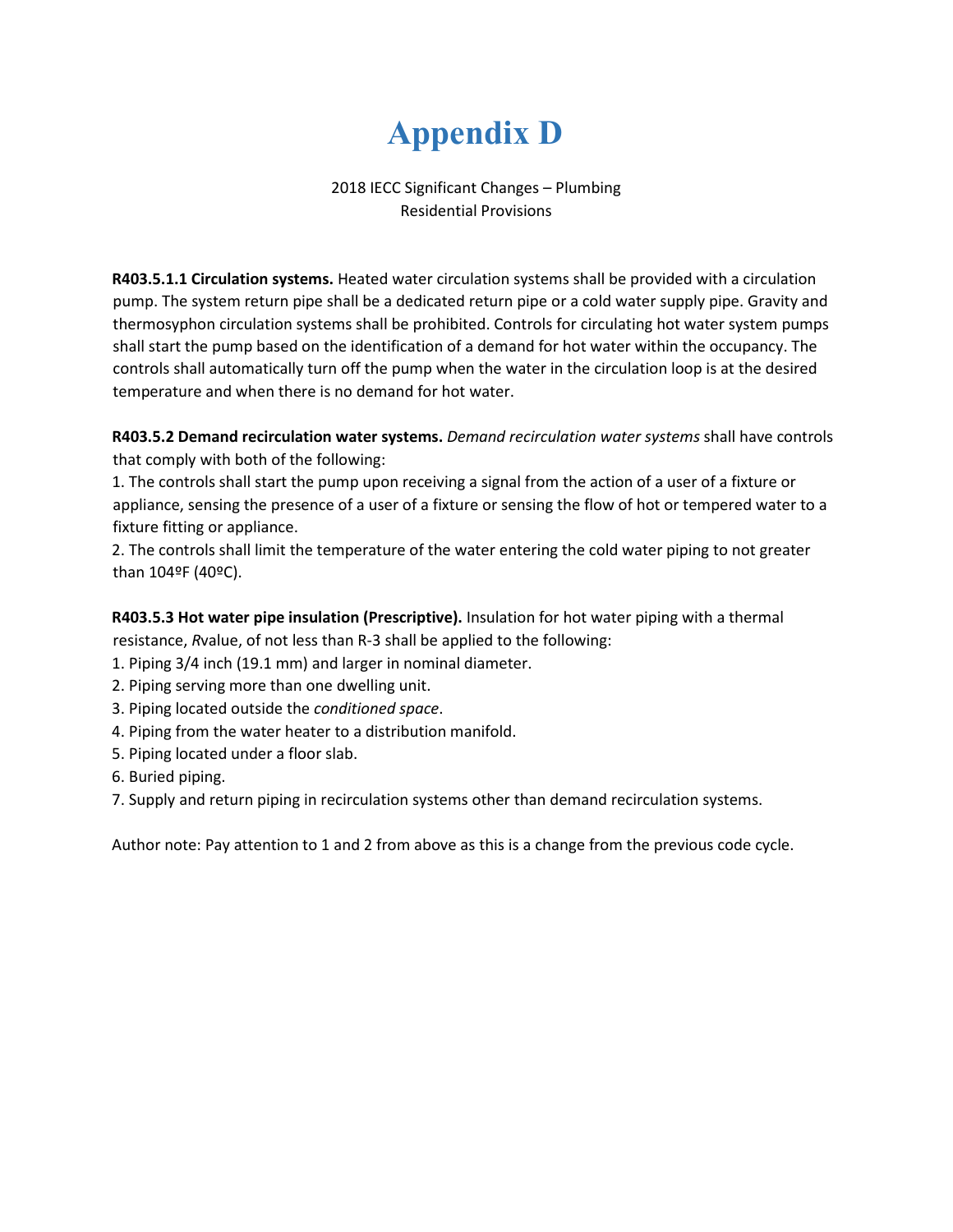## **Appendix E**

### 2018 IECC Significant Changes – Plumbing Commercial Provisions

**C404.3 Heat traps for hot water storage tanks.** Storage tank-type water heaters and hot water storage tanks that have vertical water pipes connecting to the inlet and outlet of the tank shall be provided with integral heat traps at those inlets and outlets or shall have pipe-configured heat traps in the piping connected to those inlets and outlets. Tank inlets and outlets associated with solar water heating system circulation loops shall not be required to have heat traps.

**C403.11.3 Piping insulation (Mandatory).** Piping serving as part of a heating or cooling system shall be thermally insulated in accordance with Table C403.11.3.

| <b>FLUID OPERATING</b><br><b>TEMPERATURE</b><br><b>RANGEAND USAGE</b><br>$(^{\circ}F)$ | <b>INSULATION CONDUCTIVITY</b>                                             |                                       | <b>NOMINAL PIPE OR TUBE SIZE (inches)</b> |                                        |                   |            |          |
|----------------------------------------------------------------------------------------|----------------------------------------------------------------------------|---------------------------------------|-------------------------------------------|----------------------------------------|-------------------|------------|----------|
|                                                                                        | Conductivity<br>Btu $\cdot$ in./(h $\cdot$ ft <sup>2</sup> $\cdot$<br>°F)b | <b>Mean Rating Temperature,</b><br>°F | $<$ 1                                     | 1 to $< 1$ <sup>1</sup> / <sub>2</sub> | $11/2$ , to $< 4$ | 4 to $<$ 8 | $\geq 8$ |
| > 350                                                                                  | $0.32 - 0.34$                                                              | 250                                   | 4.5                                       | 5.0                                    | 5.0               | 5.0        | 5.0      |
| $251 - 350$                                                                            | $0.29 - 0.32$                                                              | 200                                   | 3.0                                       | 4.0                                    | 4.5               | 4.5        | 4.5      |
| $201 - 250$                                                                            | $0.27 - 0.30$                                                              | 150                                   | 2.5                                       | 2.5                                    | 2.5               | 3.0        | 3.0      |
| $141 - 200$                                                                            | $0.25 - 0.29$                                                              | 125                                   | 1.5                                       | 1.5                                    | 2.0               | 2.0        | 2.0      |
| $105 - 140$                                                                            | $0.21 - 0.28$                                                              | 100                                   | 1.0                                       | 1.0                                    | 1.5               | 1.5        | 1.5      |
| $40 - 60$                                                                              | $0.21 - 0.27$                                                              | 75                                    | 0.5                                       | 0.5                                    | 1.0               | 1.0        | 1.0      |
| < 40                                                                                   | $0.20 -$<br>0.26                                                           | 50                                    | 0.5                                       | 1.0                                    | 1.0               | 1.0        | 1.5      |

#### **TABLE C403.11.3 MINIMUM PIPE INSULATION THICKNESS (in inches)a, c**

For SI: 1 inch = 25.4 mm,  $°C = [(°F) - 32]/1.8$ .

a. For piping smaller than 11/2 inches and located in partitions within conditioned spaces, reduction of these thicknesses by 1 inch shall be permitted (before thickness adjustment required in footnote b) but not to a thickness less than 1 inch. b. For insulation outside the stated conductivity range, the minimum thickness (T) shall be determined as follows:  $T = r [(1 + t/r)K/k - 1]$ 

where:

*T* = minimum insulation thickness,

*r* = actual outside radius of pipe,

*t* = insulation thickness listed in the table for applicable fluid temperature and pipe size,

*K* = conductivity of alternate material at mean rating temperature indicated for the applicable fluid temperature (Btu • in/h • ft2 • °F) and

*k* = the upper value of the conductivity range listed in the table for the applicable fluid temperature.

c. For direct-buried heating and hot water system piping, reduction of these thicknesses by 11/2 inches (38 mm) shall be permitted (before thickness adjustment required in footnote b but not to thicknesses less than 1 inch.

**C404.4 Insulation of piping.** Piping from a water heater to the termination of the heated water fixture supply pipe shall be insulated in accordance with Table C403.11.3. On both the inlet and outlet piping of a storage water heater or heated water storage tank, the piping to a heat trap or the first 8 feet (2438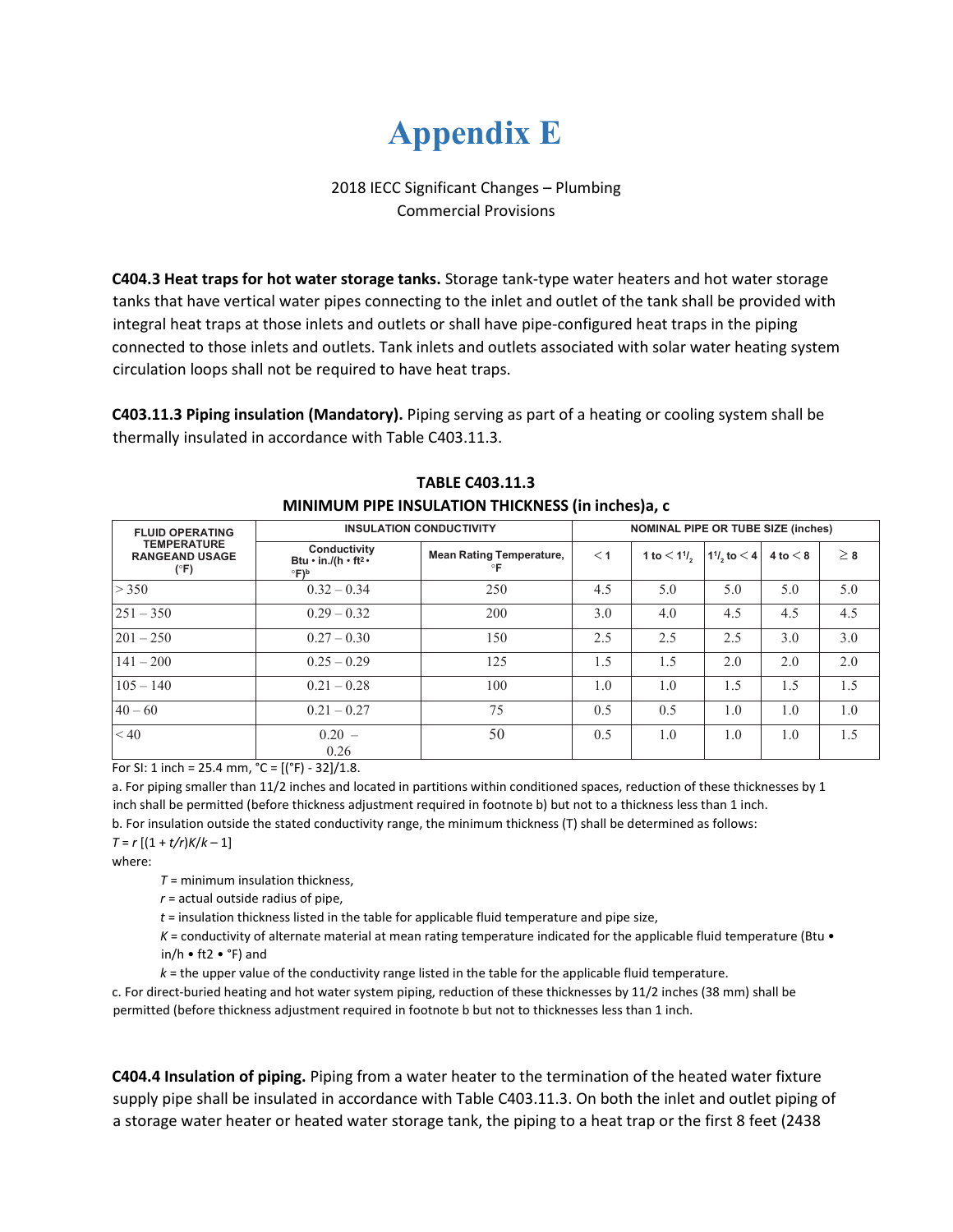mm) of piping, whichever is less, shall be insulated. Piping that is heat traced shall be insulated in accordance with Table C403.11.3 or the heat trace manufacturer's instructions. Tubular pipe insulation shall be installed in accordance with the insulation manufacturer's instructions. Pipe insulation shall be continuous except where the piping passes through a framing member. The minimum insulation thickness requirements of this section shall not supersede any greater insulation thickness requirements necessary for the protection of piping from freezing temperatures or the protection of personnel against external surface temperatures on the insulation.

**Exception:** Tubular pipe insulation shall not be required on the following:

1. The tubing from the connection at the termination of the fixture supply piping to a plumbing fixture or plumbing appliance.

2. Valves, pumps, strainers and threaded unions in piping that is 1 inch (25 mm) or less in nominal diameter.

- 3. Piping from user-controlled shower and bath mixing valves to the water outlets.
- 4. Cold-water piping of a demand recirculation water system.
- 5. Tubing from a hot drinking-water heating unit to the water outlet.
- 6. Piping at locations where a vertical support of the piping is installed.
- 7. Piping surrounded by building insulation with a thermal resistance (*R*-value) of not less than R-3.

**C404.5 Heated water supply piping.** Heated water supply piping shall be in accordance with Section C404.5.1 or C404.5.2. The flow rate through 1/4-inch (6.4 mm) piping shall be not greater than 0.5 gpm (1.9 L/m). The flow rate through 5/16-inch (7.9 mm) piping shall be not greater than 1 gpm (3.8 L/m). The flow rate through 3/8-inch (9.5 mm) piping shall be not greater than 1.5 gpm (5.7 L/m).

**C404.5.1 Maximum allowable pipe length method.** The maximum allowable piping length from the nearest source of heated water to the termination of the fixture supply pipe shall be in accordance with the following. Where the piping contains more than one size of pipe, the largest size of pipe within the piping shall be used for determining the maximum allowable length of the piping in Table C404.5.1.

1. For a public lavatory faucet, use the "Public lavatory faucets" column in Table C404.5.1.

2. For all other plumbing fixtures and plumbing appliances, use the "Other fixtures and appliances" column in Table C404.5.1.